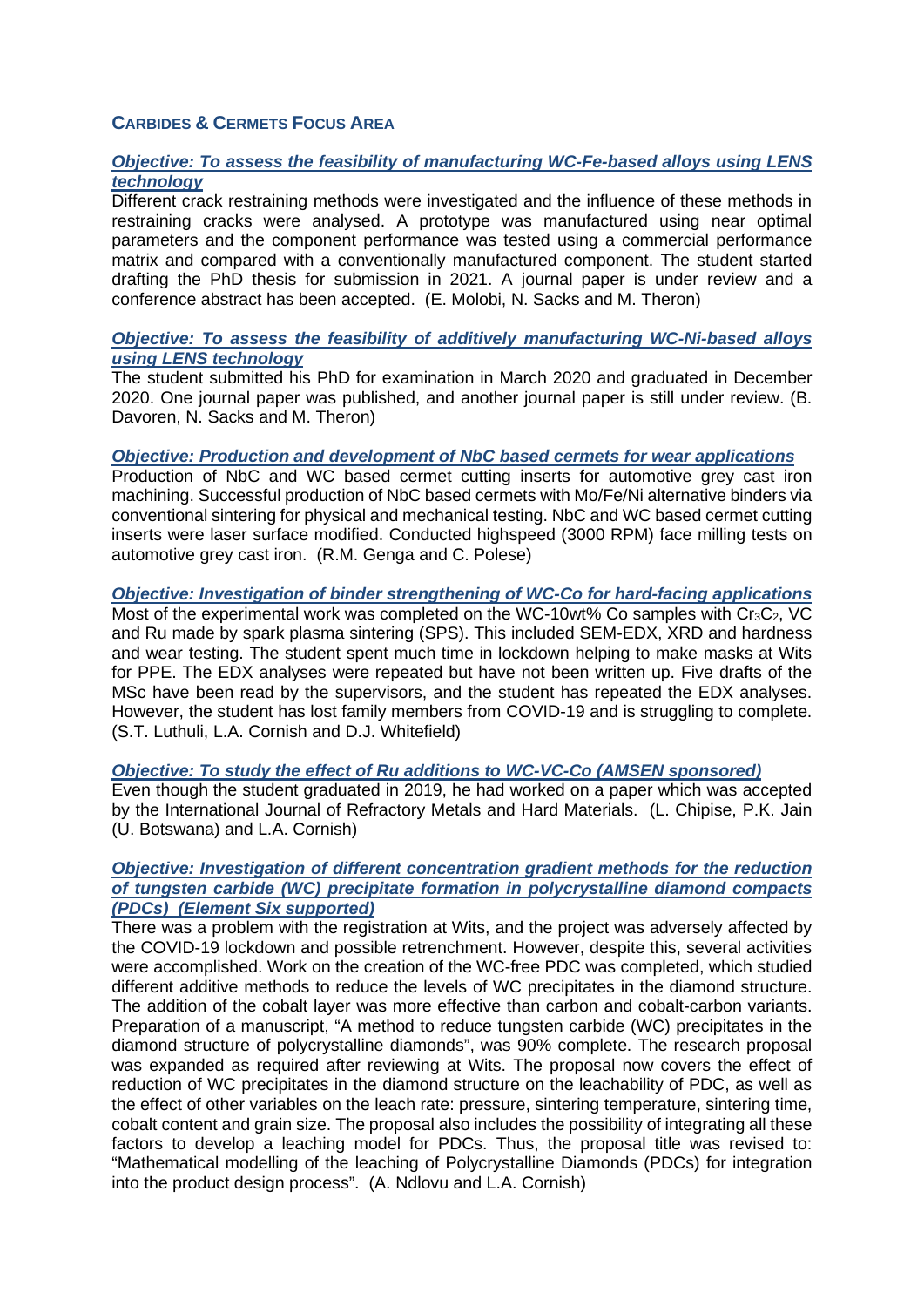# *Objective: Residual stress assessment of LENS additively manufactured WC-Ni-based alloys*

Lens produced WC-Ni-based samples were investigated with X-ray diffraction (XRD) at Necsa. Samples attached to the stainless steel baseplates were prepared with xz and xy surfaces respectively polished to 1 micron flatness at Stellenbosch University to facilitate XRD investigations. Due to extensive porosity in the samples, the XRD stress analyses provided qualitative results only. It is proposed that additional batches of samples be manufactured that have less porosity. (A. Venter, B. Davoren and N. Sacks)

# *Objective: To determine the influence of powder characteristics and processing parameters on LPBF of WC-Co*

The student submitted his PhD research proposal for review on 31 July 2020. Based on feedback from the review panel, the candidate was requested to revise and resubmit his proposal by 17 September 2020. The panel approved the research proposal on 27 September 2020. The student has commenced with the literature review as well as the review of related in-house studies. (P. Govender, D. Blaine and N. Sacks)

# *Objective: Effect of phase binders on properties of SPS WC compared to HIP sintered WC-Co*

The student has manufactured WC samples with different binder compositions and additives. The binders included cobalt, nickel and iron with 0.8wt% additive additions of either VC or  $Cr_3C_2$ . The properties of SPS WC-X (X=Co or Ni or Fe) cemented carbide are being compared with those that were HIP sintered. The properties of SPS WC-X materials are also being compared with HIP sintered materials doped with  $Cr_3C_2$  and VC. The work would have been further along but due to the 4 month lockdown there was a significant delay in on campus work. (S. Sibaya and D. Whitefield)

# *Objective: Interfacial microstructure and mechanical properties of WC-Co oxyacetylene brazed joints using an Ag-based filler alloy*

The student has completed his research work, made the examiners' corrections and has made his final submission to the faculty office and is awaiting graduation. He also experienced a 4 month delay where students were not allowed on campus just when he was trying to finish his last experimental work. (N. Mphasha and D. Whitefield)

## *Objective: To assess the tribocorrosion characteristics of tungsten carbide with different binder compositions exposed to organic acid environments*

Four different tungsten carbide hardmetals with varying chromium and nickel concentrations in the binder were investigated for corrosion characteristics as well as initial tribocorrosion behavior. In addition, the dry sliding wear rates were also determined. The student wrote the proposal, as well as a first draft of the literature review. The experimental results will be published as a journal article in the coming year. (Q. Basi and J van der Merwe)

## *Objective: To design a theoretical tool to assist a hardmetals manufacturing company to adopt additive manufacturing technologies*

The research proposal was submitted in June 2020. An extensive literature review was done, and initial modelling work commenced. The concept of technological readiness was explored with the goal of using a readiness model to analyse the current readiness of cemented tungsten carbide additive manufacturing technologies. An international conference paper was presented and published in the proceedings. (A.J. Burger, N. Sacks and S.S. Grobbelaar)

## *Objective: To evaluate the South African Hardmetals sector's innovation systems performance for additive manufacturing*

The research proposal was submitted in June 2020. An extensive literature review was done. Submitted an ethics application which is required to interview subject matter experts for case